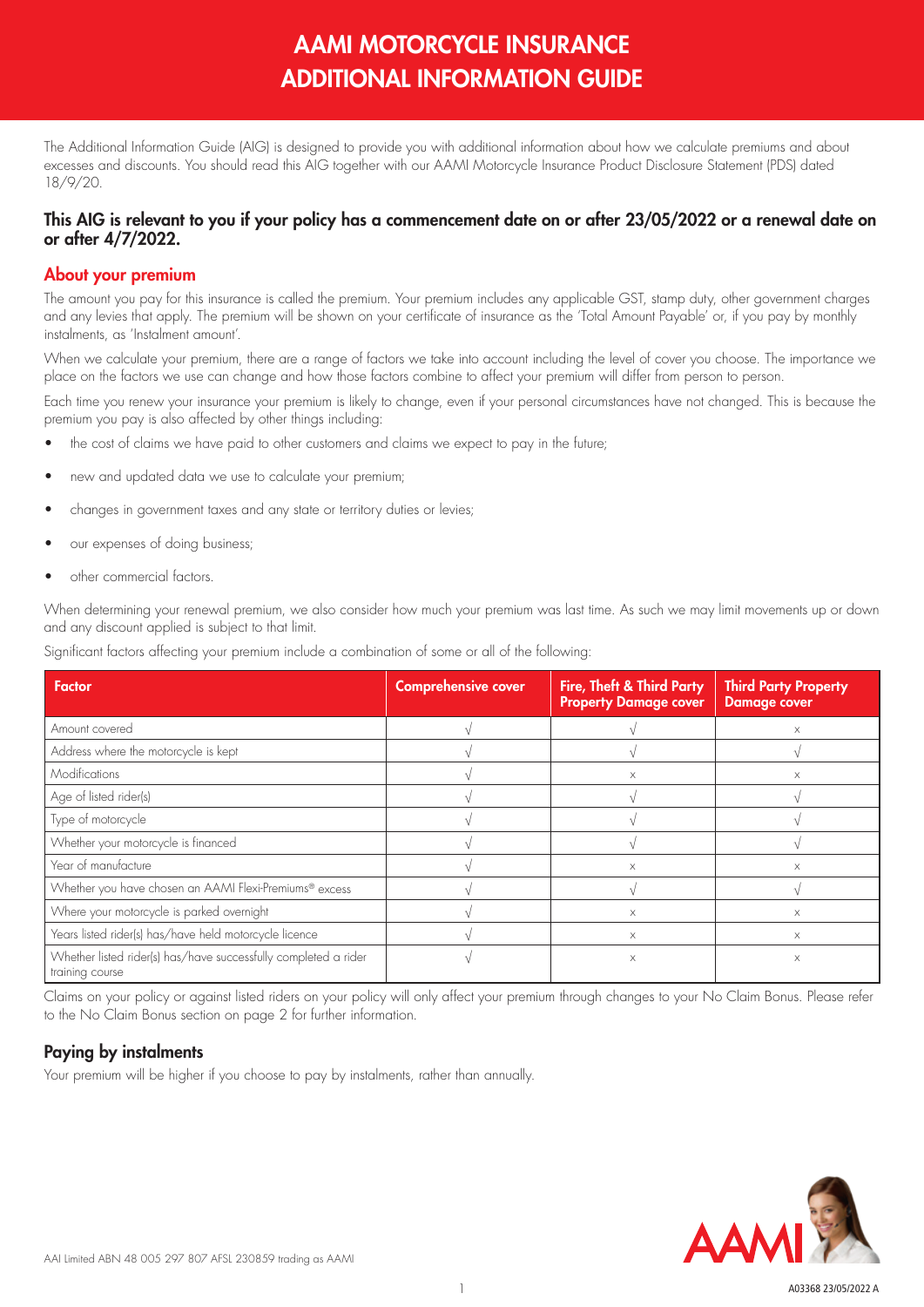## Premium discounts

Discounts are also a significant factor that can affect your premium. The premium you pay for your insurance includes any discounts we have given you. Any discounts are usually calculated and applied before the application of government taxes and charges.

The main discount we offer is the No Claim Bonus.

From time to time we might also offer discounts or some other special offers as part of a marketing campaign. If we do this, separate terms and conditions may apply and you might not be eligible for our usual discounts. The amount and type of discount offered can change or be withdrawn.

If you are eligible for more than one discount, we usually apply any subsequent discount to the already discounted premium.

## No Claim Bonus

A no claim bonus (NCB) is a discount that rewards you for your good claims history. This discount applies only when you have selected comprehensive motorcycle cover. If you have an NCB, it is shown on your certificate of insurance.

The NCB levels start at 0% and increase to 60%. If you start on the lowest rating, you would reach the maximum NCB after five consecutive periods of insurance with no claims that impact your NCB.

Your NCB will increase or stay on the maximum on renewal if you do not make a claim during the preceding period of insurance. Your NCB will also increase or stay on the maximum on renewal if you make a claim during the preceding period of insurance and:

- another person was entirely responsible for the loss or damage; and
- you tell us the at-fault driver's name, address and the registration number of their vehicle.

For all other claims (such as for storm damage) your NCB level will be reduced.

The following table shows different claim scenarios where your NCB will or will not be impacted by a claim.

| When you make a claim for                                                                                                                                                  | Does this<br>impact a NCB? |
|----------------------------------------------------------------------------------------------------------------------------------------------------------------------------|----------------------------|
| Theft or attempted theft of your motorcycle                                                                                                                                | Yes                        |
| Storm, hail, flood or fire damage                                                                                                                                          | Yes                        |
| Malicious act or vandalism                                                                                                                                                 | Yes                        |
| Damage to your motorcycle whilst parked caused by an unidentified person or driver                                                                                         | Yes                        |
| Collision with or by an animal                                                                                                                                             | Yes                        |
| An incident where you or the rider of your motorcycle caused or contributed to the incident                                                                                | Yes                        |
| An incident where you prove another person was entirely at fault and you can give us the at fault driver's name, address and the<br>registration number of their vehicle   | No                         |
| An incident where you prove another person was entirely at fault but you can't give us the at fault driver's name, address and the<br>registration number of their vehicle | Yes                        |

## Government taxes and charges

After we have calculated the amount it will cost to cover your motorcycle, any applicable stamp duty, GST, other government charges and levies are then applied to the premium.

## Your excess

The excesses that apply to your policy are stated on your certificate of insurance. The different types of excesses are:

## Standard excess

Depending on your motorcycle type, the standard excess is either \$400 or \$600.

## AAMI Flexi-Premiums® excess

Depending on your motorcycle type, the range of AAMI Flexi-Premiums® excesses we offer is between \$500 and \$1,250. Choosing a higher excess reduces your premium. If you choose an AAMI Flexi-Premiums® excess, this will replace the standard excess.

## Age excess

If the rider riding, using or in charge of the motorcycle is under 25 years of age at the time of the incident and is listed on the certificate of insurance, their age excess is \$400. If the rider riding, using or in charge of the motorcycle is under 25 years of age at the time of the incident and is not listed on the certificate of insurance, the age excess is \$800 for road motorcycles and \$500 for a dirt, off road, trail, quad or unregistered motorcycle.

## Inexperienced rider excess

The inexperienced rider excess is \$800 for a road motorcycle and \$500 for dirt, off road, trail, quad or unregistered motorcycles.

Note: An inexperienced rider is someone who is 25 years of age or over and has had their motorcycle licence for less than 1 year or has been riding for less than 1 year prior to the incident.